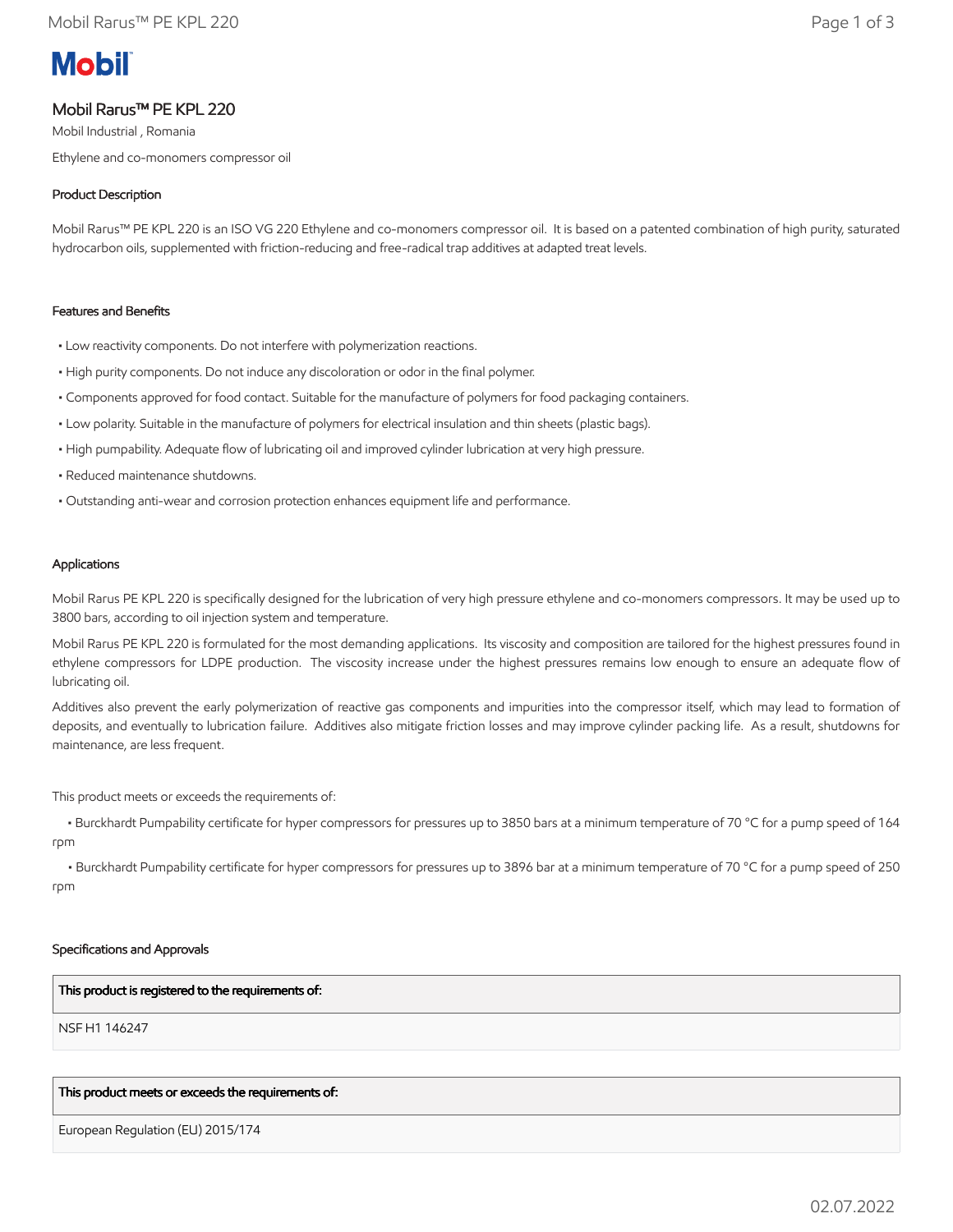| This product meets or exceeds the requirements of: |
|----------------------------------------------------|
| US Pharmacopeia <661> (vol. 1,                     |
| FDA 21 CFR 177.1520                                |
| FDA 21 CFR 178.3570                                |
| Burckhardt VSB 1001180                             |

#### Properties and Specifications

| Property                                      |                |
|-----------------------------------------------|----------------|
| Grade                                         | <b>ISO 220</b> |
| Density @ 15 C, kg/l, ASTM D4052              | 874            |
| Kinematic Viscosity @ 40 C, mm2/s, ASTM D445  | 210            |
| Saybolt Color, ASTM D156                      | $+30$          |
| Flash Point, Cleveland Open Cup, °C, ASTM D92 | 270            |
| Pour Point, °C, ASTM D97                      | $-12$          |
| Total Acid Number, mgKOH/g, ASTM D664         | 0.5            |
| Water Content, max ppm, ASTM D6304            | < 100          |

# Health and safety

Health and Safety recommendations for this product can be found on the Material Safety Data Sheet (MSDS) @ [http://www.msds.exxonmobil.com/psims](http://www.msds.exxonmobil.com/psims/psims.aspx) /psims.aspx

All trademarks used herein are trademarks or registered trademarks of Exxon Mobil Corporation or one of its subsidiaries unless indicated otherwise.

09-2021

.

Typical Properties are typical of those obtained with normal production tolerance and do not constitute a specification. Variations that do not affect product performance are to be expected during normal manufacture and at different blending locations. The information contained herein is subject to change without notice. All products may not be available locally. For more information, contact your local ExxonMobil contact or visit [www.exxonmobil.com](http://www.exxonmobil.com/)

ExxonMobil is comprised of numerous affiliates and subsidiaries, many with names that include Esso, Mobil, or ExxonMobil. Nothing in this document is intended to override or supersede the corporate separateness of local entities. Responsibility for local action and accountability remains with the local ExxonMobil-affiliate entities.

Energy lives here™